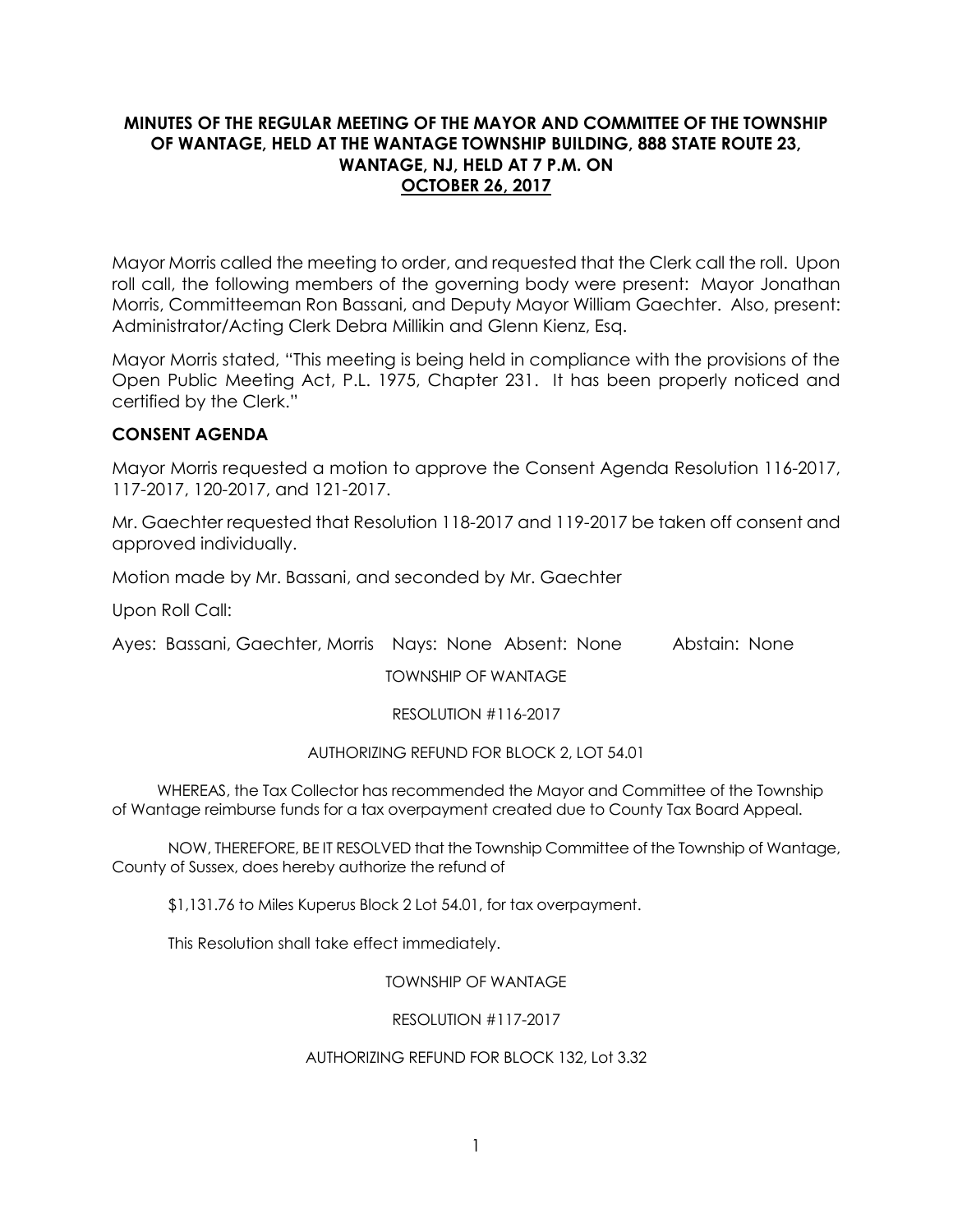WHEREAS, the Land Use Secretary has recommended the Mayor and Committee of the Township of Wantage reimburse funds for a completed driveway escrow.

NOW, THEREFORE, BE IT RESOLVED that the Township Committee of the Township of Wantage, County of Sussex, does hereby authorize the refund of

\$2,500.00 to Phoenix Development, Block 132 Lot 3.32, for D-17-01

This Resolution shall take effect immediately.

### TOWNSHIP OF WANTAGE

### RESOLUTION #120-2017

### RESOLUTION AUTHORIZING RENEWING LIQUOR LICENSE FOR 1924-33- 004-004, 2017-2018 LICENSING TERM

 WHEREAS, the Township of Wantage received a special ruling to permit renewal of inactive license pursuant to N.J.S.A. 33:1-12.39;

WHEREAS, the renewal is being approved for a plenary retail consumption license for License # 1924-33-004-004, Licensee & Location: CT Productions, LLC, 1312 Route 23 South;

NOW, THEREFORE, BE IT RESOLVED that the Mayor and Committee of the Township of Wantage, in the County of Sussex, State of New Jersey, does hereby approve the renewal of the liquor license for License #1924-33-004-004 for the licensing term of July 1, 2017 through July 30, 2018.

#### TOWNSHIP OF WANTAGE

#### RESOLUTION #121-2017

#### RESOLUTION AUTHORIZING DISPOSITION OF SURPLUS EQUIPMENT

 WHEREAS, the Township of Wantage is authorizing the disposition of surplus equipment per N.J.S.A. 52:27B-67;

WHEREAS, the specific equipment is a 1997 Pierce Saber Fire Truck VIN# 4P1CT02U4VA000516;

NOW, THEREFORE, BE IT RESOLVED that the Mayor and Committee of the Township of Wantage, in the County of Sussex, State of New Jersey, does hereby authorize the disposition of the 1997 Pierce Saber Fire Truck.

Mayor Morris requested a motion on Resolutions #118-2017 Authorizing Award Contract to H&H Mack Sales, Inc., for purchase of single axel dump truck. Mr. Gaechter stated that he wanted the public to know that this was just a single bid that the Township Committee did its due diligence and this price is in line with budgeted amount. Mrs. Millikin explained there was only one bidder due to the type of truck.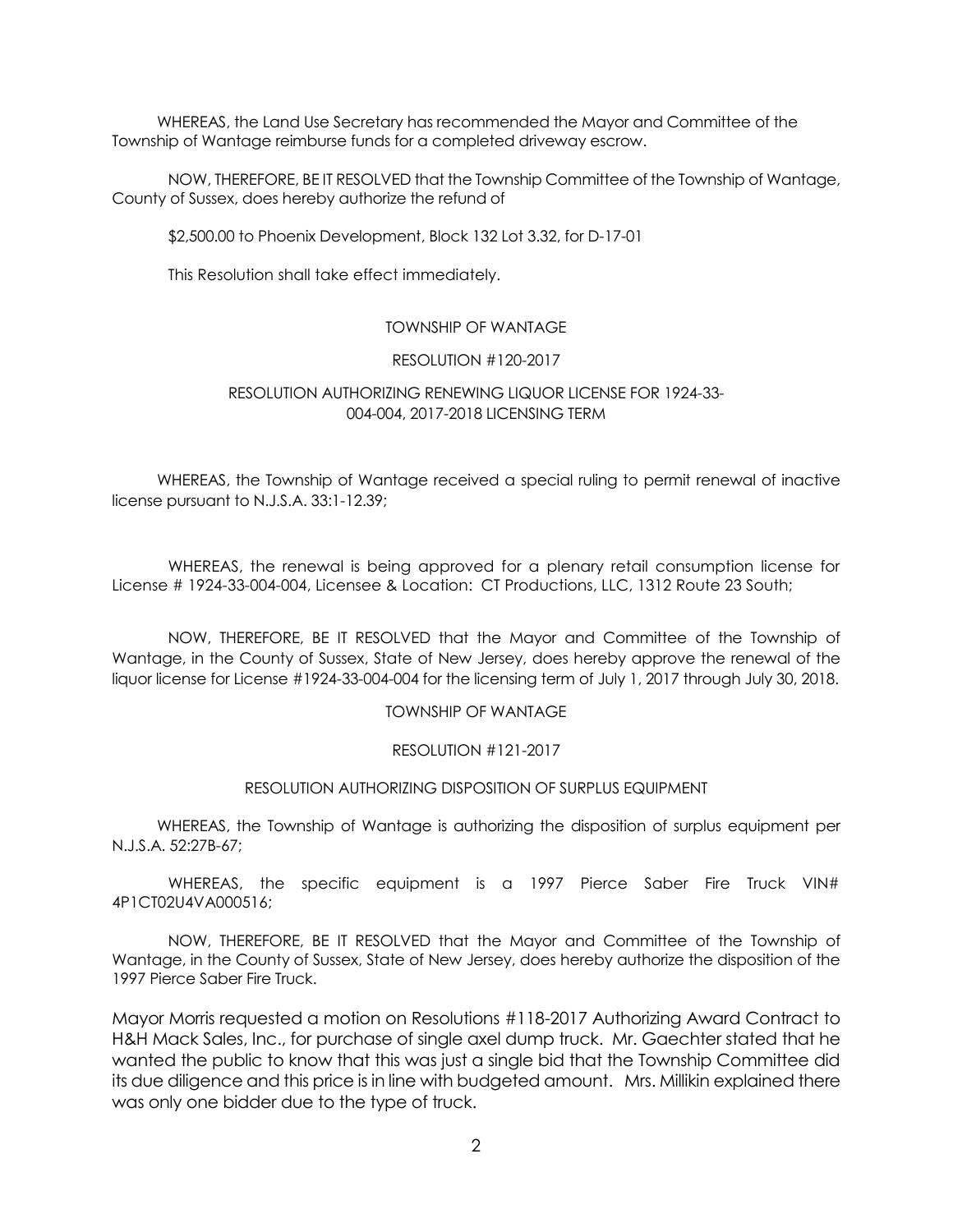Motion made by Mr. Gaechter, and seconded by Mr. Bassani

Upon Roll Call:

Ayes: Bassani, Gaechter, Morris Nays: None Absent: None Abstain: None

#### TOWNSHIP OF WANTAGE

#### RESOLUTION #118-2017

### RESOLUTION AUTHORIZING AWARD OF CONTRACT TO H&H MACK SALES, INC. FOR PURCHASE OF SINGLE AXEL DUMP TRUCK

WHEREAS, the Township of Wantage received bids on October 12, 2017, at 11:00 a.m. for the purchase of a single axel dump truck;

WHEREAS, H&H Mack Sales, Inc., was the only bidder for the single axel dump truck in the amount of \$107,500.00;

WHEREAS, after review by the Qualified Purchasing Agent and the DPW Supervisor and DPW Mechanic they recommend award of the single axel dump truck to H&H Mack Sales, Inc.;

WHEREAS, the Chief Financial Officer has provided a certification of funds based on the attached certification;

NOW, THEREFORE BE IT RESOLVED, that by the Township Committee of the Township of Wantage, County of Sussex, that it hereby awards the single axel dump truck to H&H Mack Sales, Inc., Rockaway, New Jersey in the amount of \$107,500.00.

Mayor Morris requested a motion on Resolution #119-2017 Authorizing Award of Contract for Cliffside Body Corporation for Single Axel Dump Truck Body. Mr. Gaechter stated similar to the truck.

Motion made by Mr. Gaechter, and seconded by Mr. Bassani

Upon Roll Call:

Ayes: Bassani, Gaechter, Morris Nays: None Absent: None Abstain: None

#### TOWNSHIP OF WANTAGE

### RESOLUTION #119-2017

#### RESOLUTION AUTHORIZING AWARD OF CONTRACT TO CLIFFSIDE BODY CORPORATION FOR SINGLE AXEL DUMP TRUCK BODY

WHEREAS, the Township of Wantage received a quote from Cliffside Body Corporation through the NJPA Contract #080144-MTE for the single axel dump truck body;

WHEREAS, Cliffside Body Corporation quotes price for the single axel dump truck body was in the amount of \$88,836.00;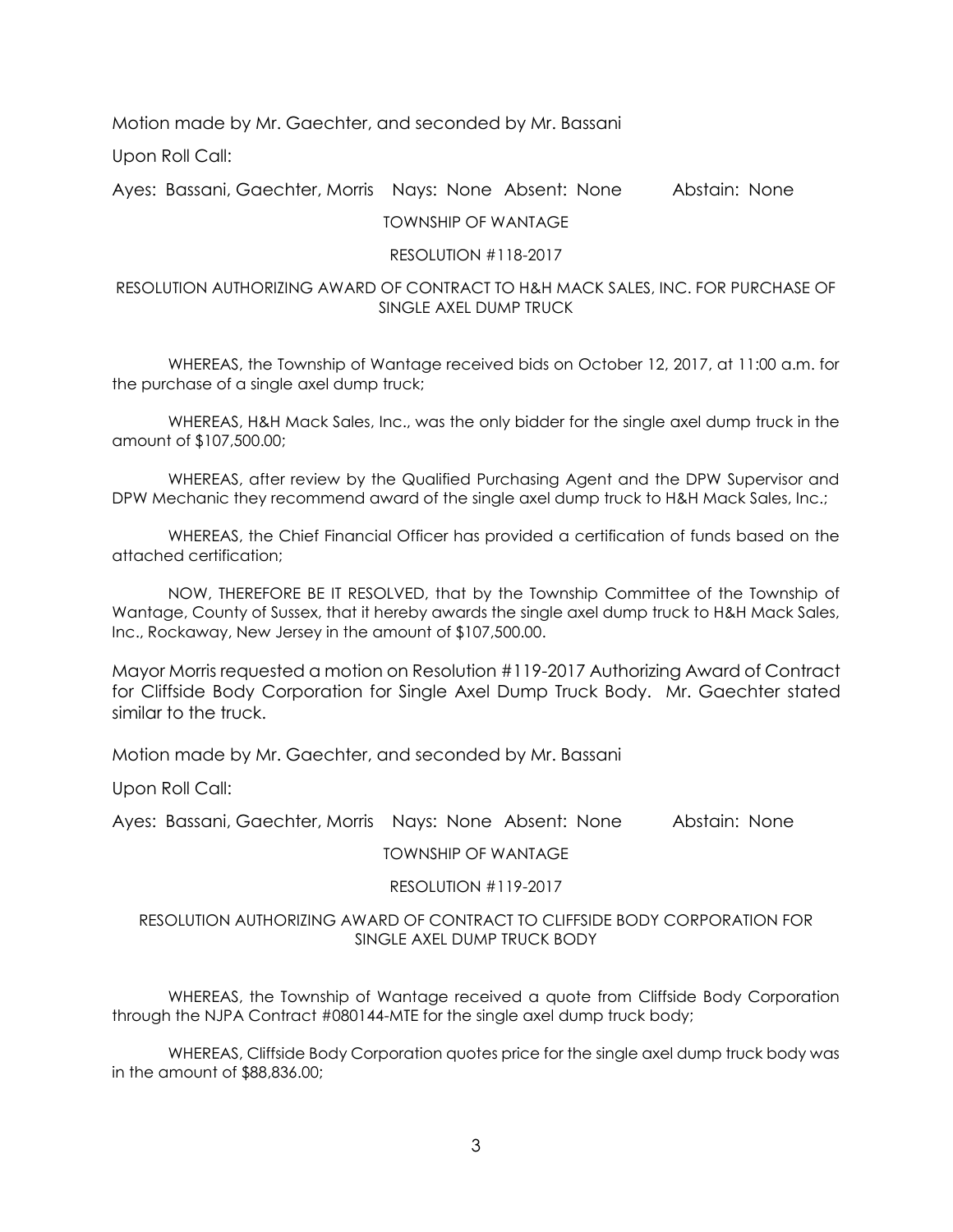WHEREAS, after review by the Qualified Purchasing Agent and the DPW Supervisor and DPW Mechanic they recommend award of the single axel dump body truck to Cliffside Body Corporation under NJPA Contract #080144-MTE;

WHEREAS, the Chief Financial Officer has provided a certification of funds based on the attached certification;

NOW, THEREFORE BE IT RESOLVED, that by the Township Committee of the Township of Wantage, County of Sussex, that it hereby awards the single axel dump truck body to Cliffside Body Corporation, Fairview, New Jersey in the amount of \$88,836.00.

## **REPORTS**

Clerk – None

Administrator – Mrs. Millikin introduced the representatives from Girl Scout Troop 70094 who are here to present information regarding the Silver Project they completed. Lauren Paolucci, Caeley Shoor, and Aylssa Simons were the girls who complete the project. Each girl discussed the silver project which was a photo contest where people participated and submitted a photo that best represented Wantage. The photos were hung in the Sussex Wantage Library. The girls showed the winning pictures in the categories in the contest. The categories were 11 and under, 12 to 17, and 18 and under. The girls thanked Wantage Township for their help along with Ken Karnas. Mayor Morris thanked the girls for all their hard work and doing a great job.

Mrs. Millikin stated the budget memo for 2018 has been provided to all Departments. The budgets are due to her by November 3rd.

Mrs. Millikin stated the Public Defender for the Court has been appointed the judge in the Town of Newton effective January 1st. I will be seeking quotes regarding this position.

Mrs. Millikin advised interviews for the Court Administrator Position will begin on Monday, October 30<sup>th</sup>.

Mrs. Millikin stated Rolling Hill Estates which is Flagstone Hill Road and Sterling Drive, the Township had agreed to do the plowing on the roads as good faith for the remaining work to be completed by the developer. I have asked Harold to prepare a total estimated cost, which is \$116,220.00 to complete all remaining work. I am mailing a letter to the developer advising the Township will not do snow removal unless assurances are made that the remaining work will be completed. The Committee had no issue with this letter being sent.

Mrs. Millikin stated for health benefits Vozza Agency is getting ready for open enrollment and Randi Gerber questioned if the Township wants to offer the other plans to new employees with the condition that they have to pay the premium difference. Mrs. Millikin stated that all new employees are required to be placed on the HDHP but would like to give the opportunity to go on a different plan if they pay the difference. Currently, this is not the way this is set up. Mr. Bassani stated that he believed this was the way it was supposed to be set up. Mr. Gaechter stated yes this was the way benefits were to be offered.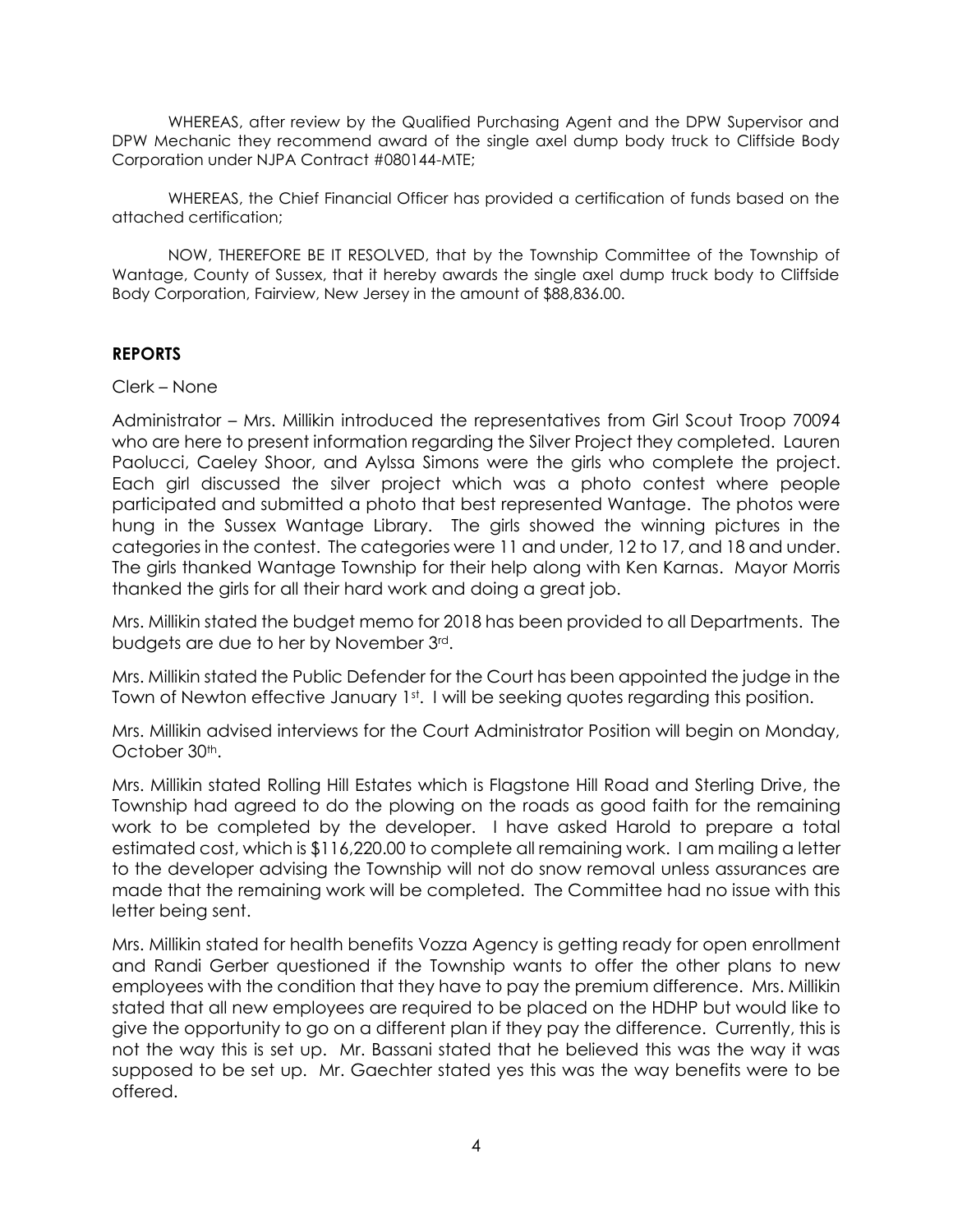Mrs. Millikin stated on Halloween she will be taking a half day to attend her kids Halloween parades at school.

Attorney Report – None

Mayor's Report – Mayor Morris stated that the MUA is hosting a household hazardous waste day on November 4<sup>th</sup> from 7a.m. to 2 p.m. 100 lbs. for free and only held twice a year.

Mayor Morris advised the bridge over Papakating on 565 is out for bid and slated to begin construction in the Spring.

Mayor Morris also advised that the Route 23 bridge project by the Double S Diner has had activity and the temporary bridge will be erecting sometime soon weather dependent.

Mayor Morris also advised the Friends of the Sussex Wantage Library will be holding a chili contest on November  $11<sup>th</sup>$  from 1 p.m. to 3 p.m. and the Mayor will be a judge.

Mayor Morris stated regarding the Mudtown Road Bridge the County Engineer Bill Koppenaal was contacted. The bridge is not going to be done anytime soon and the Township will be advised.

Mayor Morris stated the Annual Car Show was a great event this year. Great job by everyone involved.

Mayor Morris stated the pavilion looks fantastic and a ribbon cutting ceremony will be held sometime soon. The Township is receiving inquiries for weddings and family functions.

Mayor Morris stated he would like to extend his heartfelt sadness to the family of the young fireman who pass away this week at a training drill at the Fire Academy. This is truly a tragedy.

Deputy Mayor Report – Mr. Gaechter stated he noticed that the potential ShopRite location has been fenced in and believes the building will be demolished. Mr. Gaechter indicated that on the Biscack property he does not believe anything has come in front of the Land Use Board, but an area has been leveled off for a pad site.

Committee Member Report – Mr. Bassani stated he had an opportunity to attend last week's Sussex County League of Municipalities Meeting and the speaker discussed cyber security and homeland security. The Director of Cyber security was present at the meeting and discussed the security of the election computers. It was a very interesting presentation. Also Mrs. Millikin presented the spot light on Wantage. Mr. Bassani stated he recommends that the Committee rotate going to these events. Mr. Bassani stated he feels one of the subjects the Sussex County League should consider more is shared services.

# **OLD BUSINESS**

None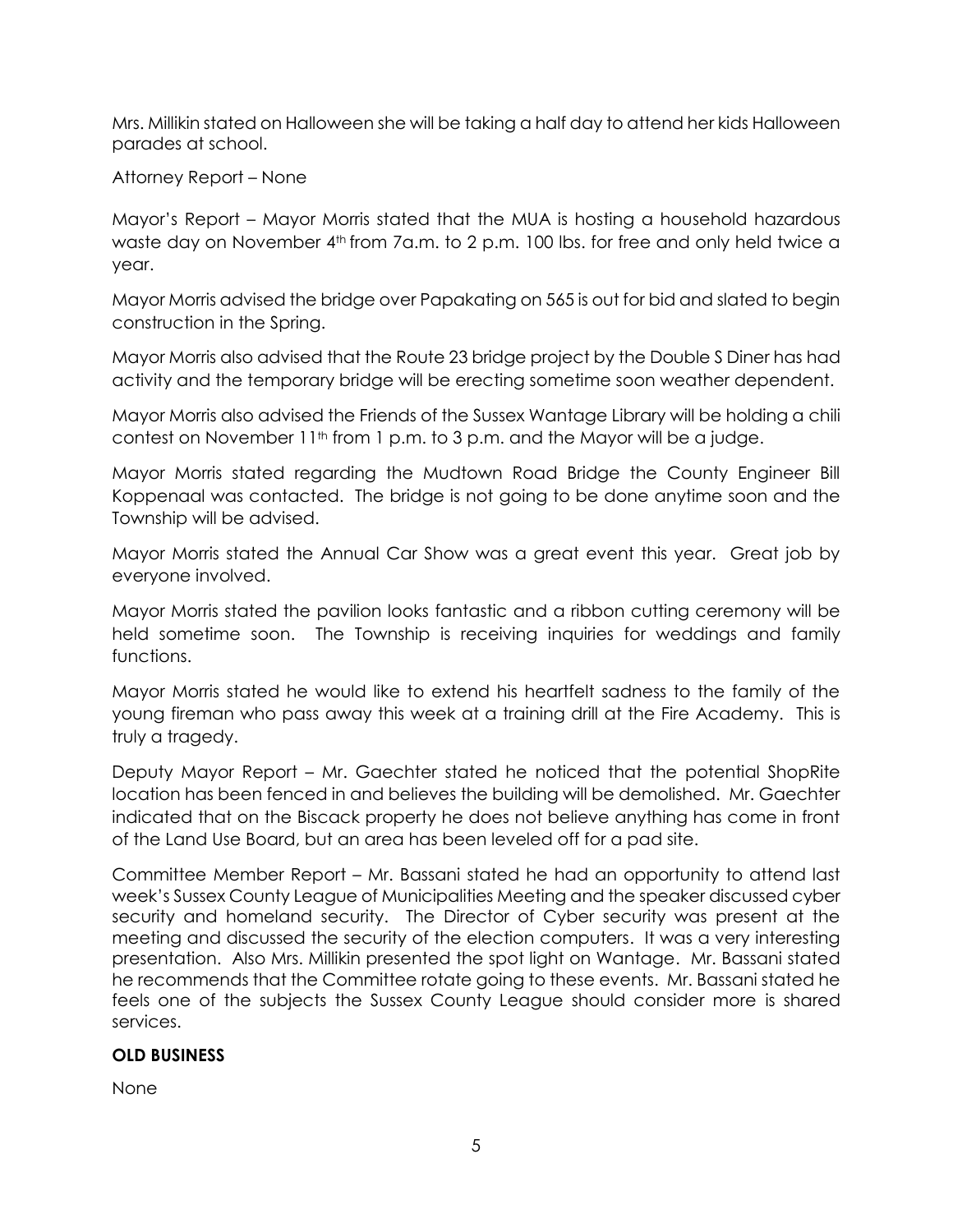#### **NEW BUSINESS**

#### **2nd Reading & Public Hearing**

A motion is in order to adopt on final reading Ordinance #2017-14 BOND ORDINANCE PROVIDING FOR THE ACQUISITION OF OPEN SPACE IN AND BY THE TOWNSHIP OF WANTAGE, IN THE COUNTY OF SUSSEX, NEW JERSEY, APPOPRIATING \$950,000 THEREFOR AND AUTHORIZING THE ISSUANCE OF \$950,000 BONDS OR NOTES OF TH TOWNSHIP TO FINANCE PART OF THE COST THEREOF

Motion was made by Mr. Gaechter and seconded by Mayor Morris.

Mayor Morris opened the hearing to the public on this ordinance.

Mr. Gettler 98 Gemmer Road requested the Township not adopt this nor buy the properties.

Mrs. Kathy Gorman Fernwood Road stated she hopes the Township goes forward with the purchase of these 2 properties.

No other member of the public wishing to speak on this ordinance this public hearing was closed.

Upon Roll Call:

Ayes: Gaechter, Morris Nays: None Absent: None Abstain: None TOWNSHIP OF WANTAGE

### ORDINANCE #2017-14

BOND ORDINANCE PROVIDING FOR THE ACQUISITION OF OPEN

SPACE IN AND BY THE TOWNSHIP OF WANTAGE, IN THE COUNTY OF

SUSSEX, NEW JERSEY, APPROPRIATING \$950,000 THEREFOR AND

AUTHORIZING THE ISSUANCE OF \$950,000 BONDS OR NOTES OF THE

TOWNSHIP TO FINANCE PART OF THE COST THEREOF.

BE IT ORDAINED BY THE TOWNSHIP COMMITTEE OF THE TOWNSHIP OF WANTAGE, IN THE COUNTY OF SUSSEX, NEW JERSEY (not less than two-thirds of all members thereof affirmatively concurring) AS FOLLOWS:

Section 1. The improvement described in Section 3(a) of this bond ordinance is hereby authorized to be undertaken by the Township of Wantage, in the County of Sussex, New Jersey (the "Township") as a general improvement. For the improvement or purpose described in Section 3(a), there is hereby appropriated the sum of \$950,000, including a grant expected to be received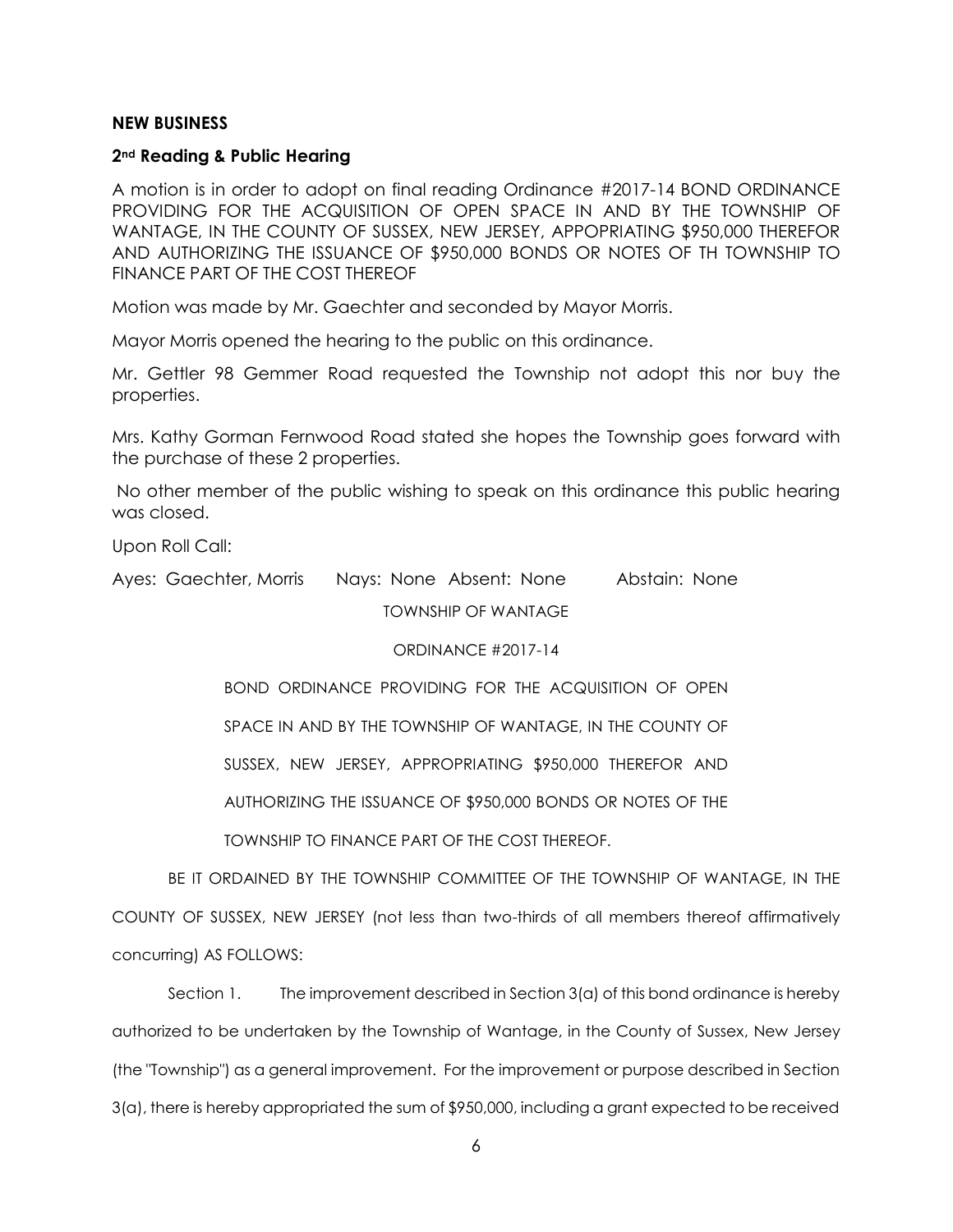in the maximum amount of \$622,000 from the State of New Jersey Department of Environmental Protection Green Acres Program (the "State Grant"). No down payment is required pursuant to N.J.S.A. 40A:2-11(c) as the improvement or purpose referred to in Section 3(a) is being partially funded by the State Grant.

Section 2. In order to finance the cost of the improvement or purpose and in anticipation of receipt of the State Grant, negotiable bonds are hereby authorized to be issued in the principal amount of \$950,000 pursuant to the Local Bond Law. In anticipation of the issuance of the bonds, negotiable bond anticipation notes are hereby authorized to be issued pursuant to and within the limitations prescribed by the Local Bond Law.

Section 3. (a) The improvement hereby authorized and the purpose for the financing of which the bonds are to be issued is the acquisition of open space consisting of Block 132, Lot 1.01 and Block 135, Lot 6.01 on the tax maps of the Township also known as 41 Berry Road and LGR Enterprises Tract, Sherman Ridge Road, respectively, including all related costs and expenditures necessary therefor and incidental thereto.

(b) The estimated maximum amount of bonds or bond anticipation notes to be issued for the improvement or purpose is as stated in Section 2 hereof.

(c) The estimated cost of the improvement or purpose is equal to the amount of the appropriation herein made therefor.

Section 4. All bond anticipation notes issued hereunder shall mature at such times as may be determined by the chief financial officer; provided that no bond anticipation note shall mature later than one year from its date. The bond anticipation notes shall bear interest at such rate or rates and be in such form as may be determined by the chief financial officer. The chief financial officer shall determine all matters in connection with bond anticipation notes issued pursuant to this bond ordinance, and the chief financial officer's signature upon the bond anticipation notes shall be conclusive evidence as to all such determinations. All bond anticipation notes issued hereunder may be renewed from time to time subject to the provisions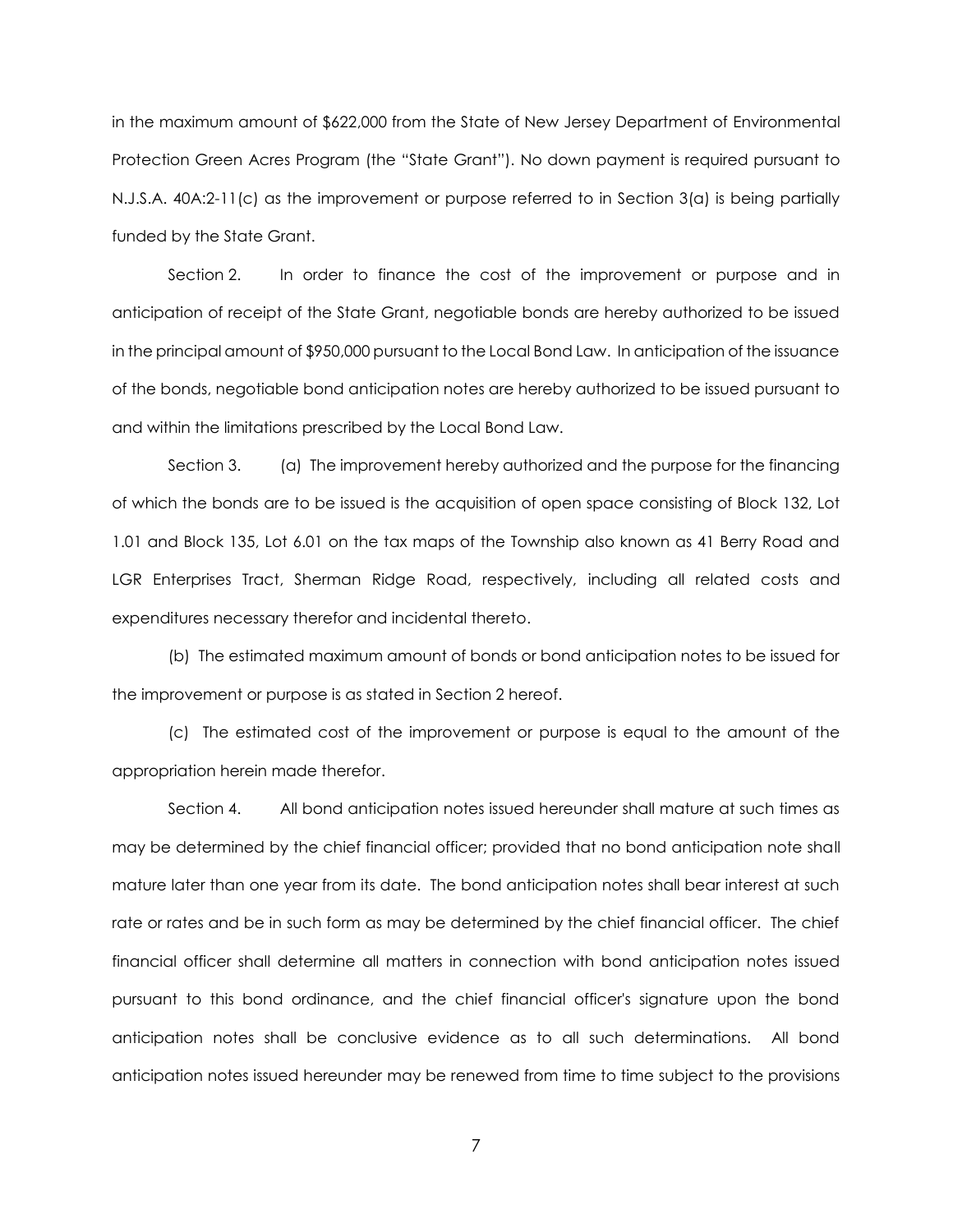of the Local Bond Law. The chief financial officer is hereby authorized to sell part or all of the bond anticipation notes from time to time at public or private sale and to deliver them to the purchasers thereof upon receipt of payment of the purchase price plus accrued interest from their dates to the date of delivery thereof. The chief financial officer is directed to report in writing to the governing body at the meeting next succeeding the date when any sale or delivery of the bond anticipation notes pursuant to this bond ordinance is made. Such report must include the amount, the description, the interest rate and the maturity schedule of the bond anticipation notes sold, the price obtained and the name of the purchaser.

Section 5. The Township hereby certifies that it has adopted a capital budget or a temporary capital budget, as applicable. The capital or temporary capital budget of the Township is hereby amended to conform with the provisions of this bond ordinance to the extent of any inconsistency herewith. To the extent that the purposes authorized herein are inconsistent with the adopted capital or temporary capital budget, a revised capital or temporary capital budget has been filed with the Division of Local Government Services.

Section 6. The following additional matters are hereby determined, declared, recited and stated:

(a) The improvement or purpose described in Section 3(a) of this bond ordinance is not a current expense. It is an improvement or purpose that the Township may lawfully undertake as a general improvement, and no part of the cost thereof has been or shall be specially assessed on property specially benefitted thereby.

(b) The period of usefulness of the improvement or purpose within the limitations of the Local Bond Law, according to the reasonable life thereof computed from the date of the bonds authorized by this bond ordinance, is 40 years.

(c) The Supplemental Debt Statement required by the Local Bond Law has been duly prepared and filed in the office of the Clerk, and a complete executed duplicate thereof has been filed in the office of the Director of the Division of Local Government Services in the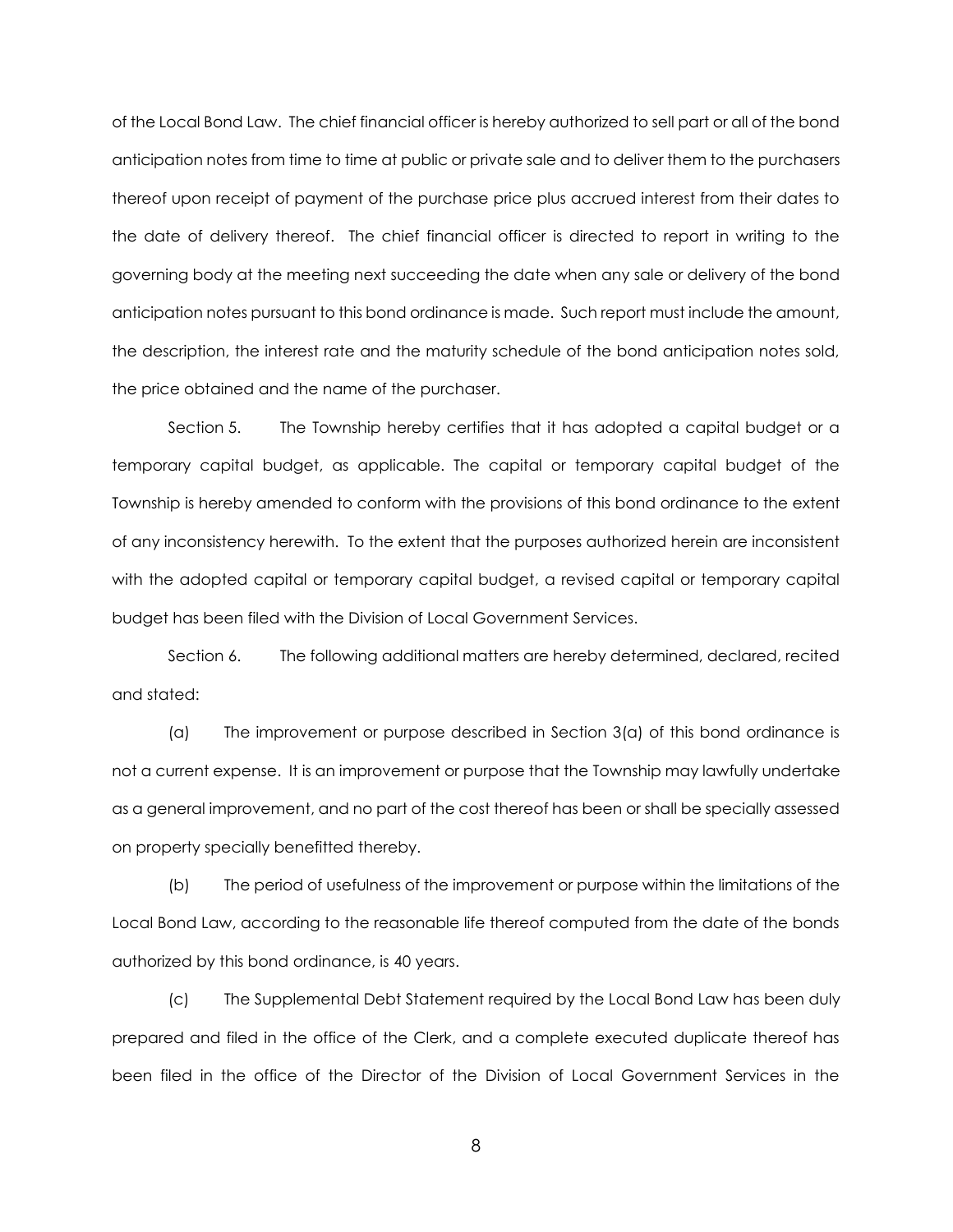Department of Community Affairs of the State of New Jersey. Such statement shows that the gross debt of the Township as defined in the Local Bond Law is increased by the authorization of the bonds and notes provided in this bond ordinance by \$950,000, and the obligations authorized herein will be within all debt limitations prescribed by the Local Bond Law.

(d) An aggregate amount not exceeding \$95,000 for items of expense listed in and permitted under N.J.S.A. 40A:2-20 is included in the estimated cost indicated herein for the purpose or improvement.

Section 7. The Township hereby declares the intent of the Township to issue bonds or bond anticipation notes in the amount authorized in Section 2 of this bond ordinance and to use the proceeds to pay or reimburse expenditures for the costs of the purposes described in Section 3(a) of this bond ordinance. This Section 7 is a declaration of intent within the meaning and for purposes of Treasury Regulations.

Section 8. Any grant moneys received for the purpose described in Section 3(a) hereof shall be applied either to direct payment of the cost of the improvement or to payment of the obligations issued pursuant to this bond ordinance. The amount of obligations authorized but not issued hereunder shall be reduced to the extent that such funds are so used.

Section 9. The chief financial officer of the Township is hereby authorized to prepare and to update from time to time as necessary a financial disclosure document to be distributed in connection with the sale of obligations of the Township and to execute such disclosure document on behalf of the Township. The chief financial officer is further authorized to enter into the appropriate undertaking to provide secondary market disclosure on behalf of the Township pursuant to Rule 15c2-12 of the Securities and Exchange Commission (the "Rule") for the benefit of holders and beneficial owners of obligations of the Township and to amend such undertaking from time to time in connection with any change in law, or interpretation thereof, provided such undertaking is and continues to be, in the opinion of a nationally recognized bond counsel, consistent with the requirements of the Rule. In the event that the Township fails to comply with its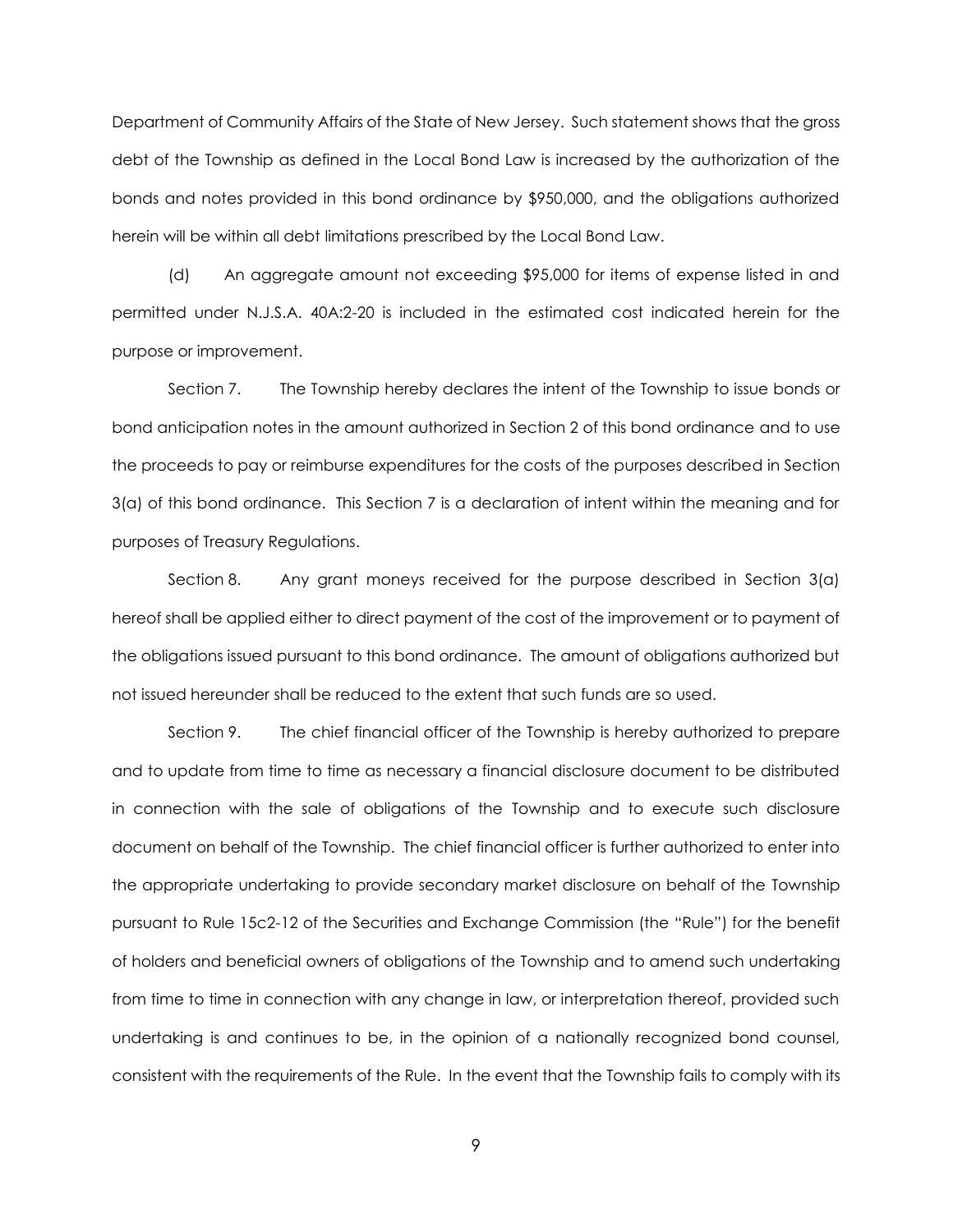undertaking, the Township shall not be liable for any monetary damages, and the remedy shall be limited to specific performance of the undertaking.

Section 10. The full faith and credit of the Township are hereby pledged to the punctual

payment of the principal of and the interest on the obligations authorized by this bond ordinance.

The obligations shall be direct, unlimited obligations of the Township, and the Township shall be

obligated to levy *ad valorem* taxes upon all the taxable real property within the Township for the

payment of the obligations and the interest thereon without limitation of rate or amount.

Section 11. This bond ordinance shall take effect 20 days after the first publication

thereof after final adoption, as provided by the Local Bond Law.

Mayor Morris stated a motion is in order to adopt on final reading Ordinance #2017-15 BOND ORDINANCE PROVIDING FOR THE ACQUISITION OF SELF CONTAINED BREATHING APPARATUS IN AND BY THE TOWNSHIP OF WANTAGE, IN THE COUNTY OF SUSSEX, NEW JERSEY, APPROPRIATING \$107,100 THEREFORE AND AUTHORIZING THE ISSUANCE OF \$102,000 BONDS OR NOTES OF THE TOWNSHIP TO FINANCE PART OF THE COST THEREOF.

Motion was made by Mr. Gaechter and seconded by Mr. Bassani.

Mayor Morris opened the hearing to the public on this ordinance.

No member of the public wishing to speak on this ordinance this public hearing was closed.

Upon Roll Call:

Ayes: Bassani, Gaechter, Morris Nays: None Absent: None Abstain: None

TOWNSHIP OF WANTAGE

ORDINANCE # 2017-15

BOND ORDINANCE PROVIDING FOR THE ACQUISITION OF SELF

CONTAINED BREATHING APPARATUS IN AND BY THE TOWNSHIP OF

WANTAGE, IN THE COUNTY OF SUSSEX, NEW JERSEY, APPROPRIATING

\$107,100 THEREFOR AND AUTHORIZING THE ISSUANCE OF \$102,000

BONDS OR NOTES OF THE TOWNSHIP TO FINANCE PART OF THE COST

THEREOF.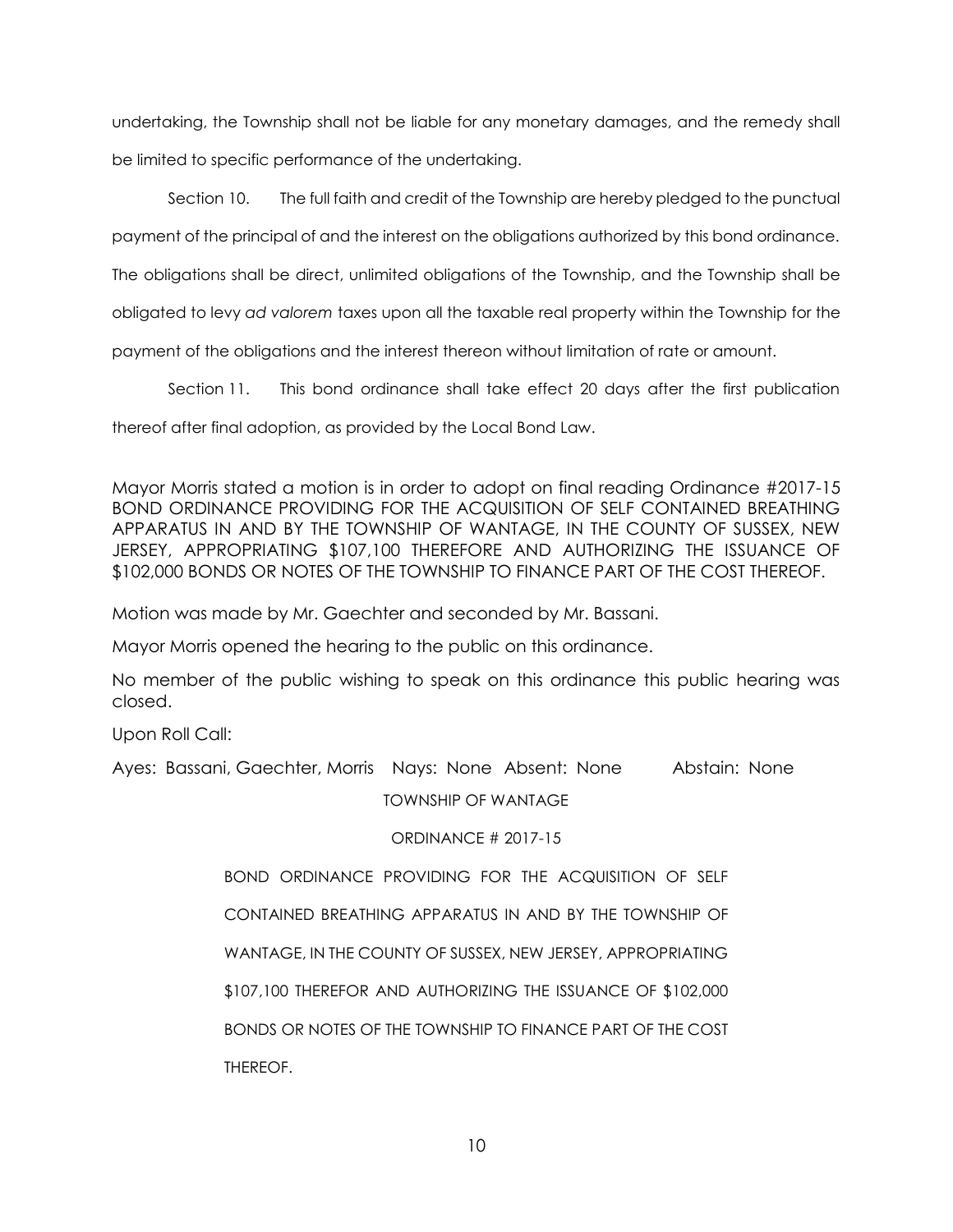BE IT ORDAINED BY THE TOWNSHIP COMMITTEE OF THE TOWNSHIP OF WANTAGE, IN THE COUNTY OF SUSSEX, NEW JERSEY (not less than two-thirds of all members thereof affirmatively concurring) AS FOLLOWS:

Section 1. The improvement described in Section 3(a) of this bond ordinance is hereby authorized to be undertaken by the Township of Wantage, in the County of Sussex, New Jersey (the "Township") as a general improvement. For the improvement or purpose described in Section 3(a), there is hereby appropriated the sum of \$107,100, including a \$102,000 grant expected to be received from the Federal Emergency Management Agency (the "Grant") and further including the sum of \$5,100 as the down payment required by the Local Bond Law. The down payment is now available by virtue of provision for down payment or for capital improvement purposes in one or more previously adopted budgets.

Section 2. In order to finance the cost of the improvement or purpose not covered by application of the down payment and in anticipation of receipt of the Grant, negotiable bonds are hereby authorized to be issued in the principal amount of \$102,000 pursuant to the Local Bond Law. In anticipation of the issuance of the bonds, negotiable bond anticipation notes are hereby authorized to be issued pursuant to and within the limitations prescribed by the Local Bond Law.

Section 3. (a) The improvement hereby authorized and the purpose for the financing of which the bonds are to be issued is the acquisition of self contained breathing apparatus, including all related costs and expenditures necessary therefor and incidental thereto.

(b) The estimated maximum amount of bonds or bond anticipation notes to be issued for the improvement or purpose is as stated in Section 2 hereof.

(c) The estimated cost of the improvement or purpose is equal to the amount of the appropriation herein made therefor.

Section 4. All bond anticipation notes issued hereunder shall mature at such times as may be determined by the chief financial officer; provided that no bond anticipation note shall mature later than one year from its date. The bond anticipation notes shall bear interest at such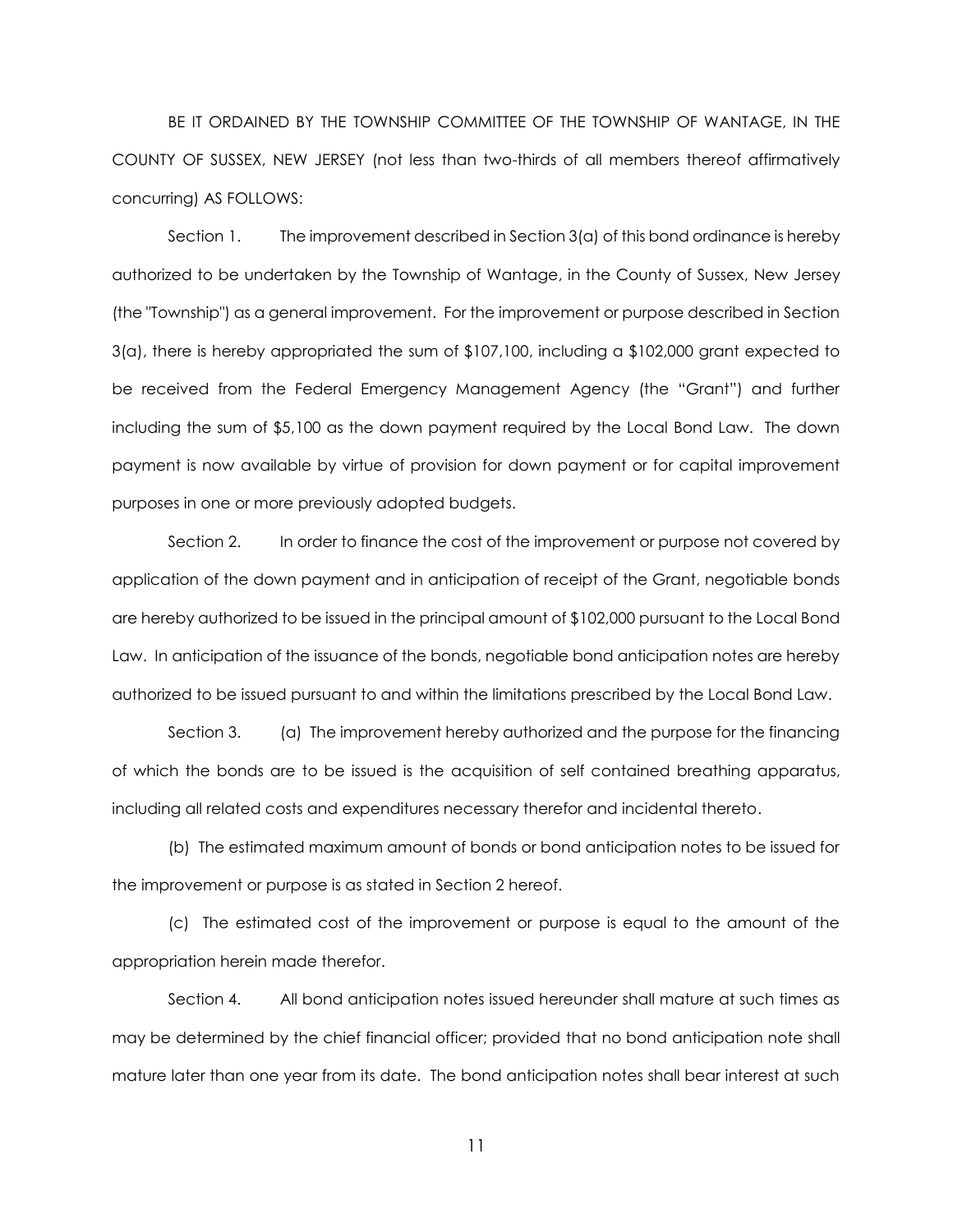rate or rates and be in such form as may be determined by the chief financial officer. The chief financial officer shall determine all matters in connection with bond anticipation notes issued pursuant to this bond ordinance, and the chief financial officer's signature upon the bond anticipation notes shall be conclusive evidence as to all such determinations. All bond anticipation notes issued hereunder may be renewed from time to time subject to the provisions of the Local Bond Law. The chief financial officer is hereby authorized to sell part or all of the bond anticipation notes from time to time at public or private sale and to deliver them to the purchasers thereof upon receipt of payment of the purchase price plus accrued interest from their dates to the date of delivery thereof. The chief financial officer is directed to report in writing to the governing body at the meeting next succeeding the date when any sale or delivery of the bond anticipation notes pursuant to this bond ordinance is made. Such report must include the amount, the description, the interest rate and the maturity schedule of the bond anticipation notes sold, the price obtained and the name of the purchaser.

Section 5. The Township hereby certifies that it has adopted a capital budget or a temporary capital budget, as applicable. The capital or temporary capital budget of the Township is hereby amended to conform with the provisions of this bond ordinance to the extent of any inconsistency herewith. To the extent that the purposes authorized herein are inconsistent with the adopted capital or temporary capital budget, a revised capital or temporary capital budget has been filed with the Division of Local Government Services.

Section 6. The following additional matters are hereby determined, declared, recited and stated:

(a) The improvement or purpose described in Section 3(a) of this bond ordinance is not a current expense. It is an improvement or purpose that the Township may lawfully undertake as a general improvement, and no part of the cost thereof has been or shall be specially assessed on property specially benefitted thereby.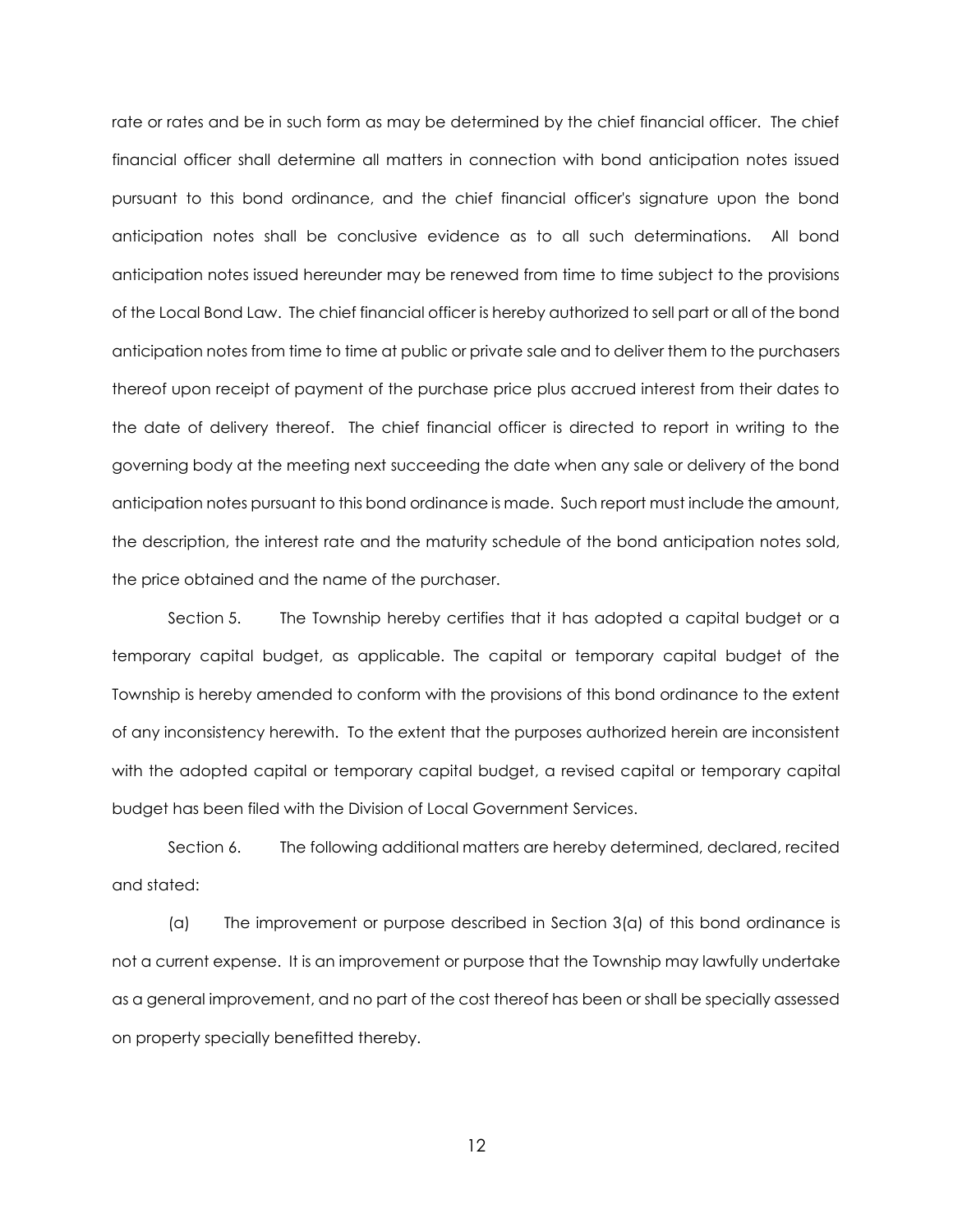(b) The period of usefulness of the improvement or purpose within the limitations of the Local Bond Law, according to the reasonable life thereof computed from the date of the bonds authorized by this bond ordinance, is 15 years.

(c) The Supplemental Debt Statement required by the Local Bond Law has been duly prepared and filed in the office of the Clerk, and a complete executed duplicate thereof has been filed in the office of the Director of the Division of Local Government Services in the Department of Community Affairs of the State of New Jersey. Such statement shows that the gross debt of the Township as defined in the Local Bond Law is increased by the authorization of the bonds and notes provided in this bond ordinance by \$102,000, and the obligations authorized herein will be within all debt limitations prescribed by the Local Bond Law.

(d) An aggregate amount not exceeding \$10,000 for items of expense listed in and permitted under N.J.S.A. 40A:2-20 is included in the estimated cost indicated herein for the purpose or improvement.

Section 7. The Township hereby declares the intent of the Township to issue bonds or bond anticipation notes in the amount authorized in Section 2 of this bond ordinance and to use the proceeds to pay or reimburse expenditures for the costs of the purposes described in Section 3(a) of this bond ordinance. This Section 7 is a declaration of intent within the meaning and for purposes of Treasury Regulations.

Section 8. Any grant moneys received for the purpose described in Section 3(a) hereof shall be applied either to direct payment of the cost of the improvement or to payment of the obligations issued pursuant to this bond ordinance. The amount of obligations authorized but not issued hereunder shall be reduced to the extent that such funds are so used.

Section 9. The chief financial officer of the Township is hereby authorized to prepare and to update from time to time as necessary a financial disclosure document to be distributed in connection with the sale of obligations of the Township and to execute such disclosure document on behalf of the Township. The chief financial officer is further authorized to enter into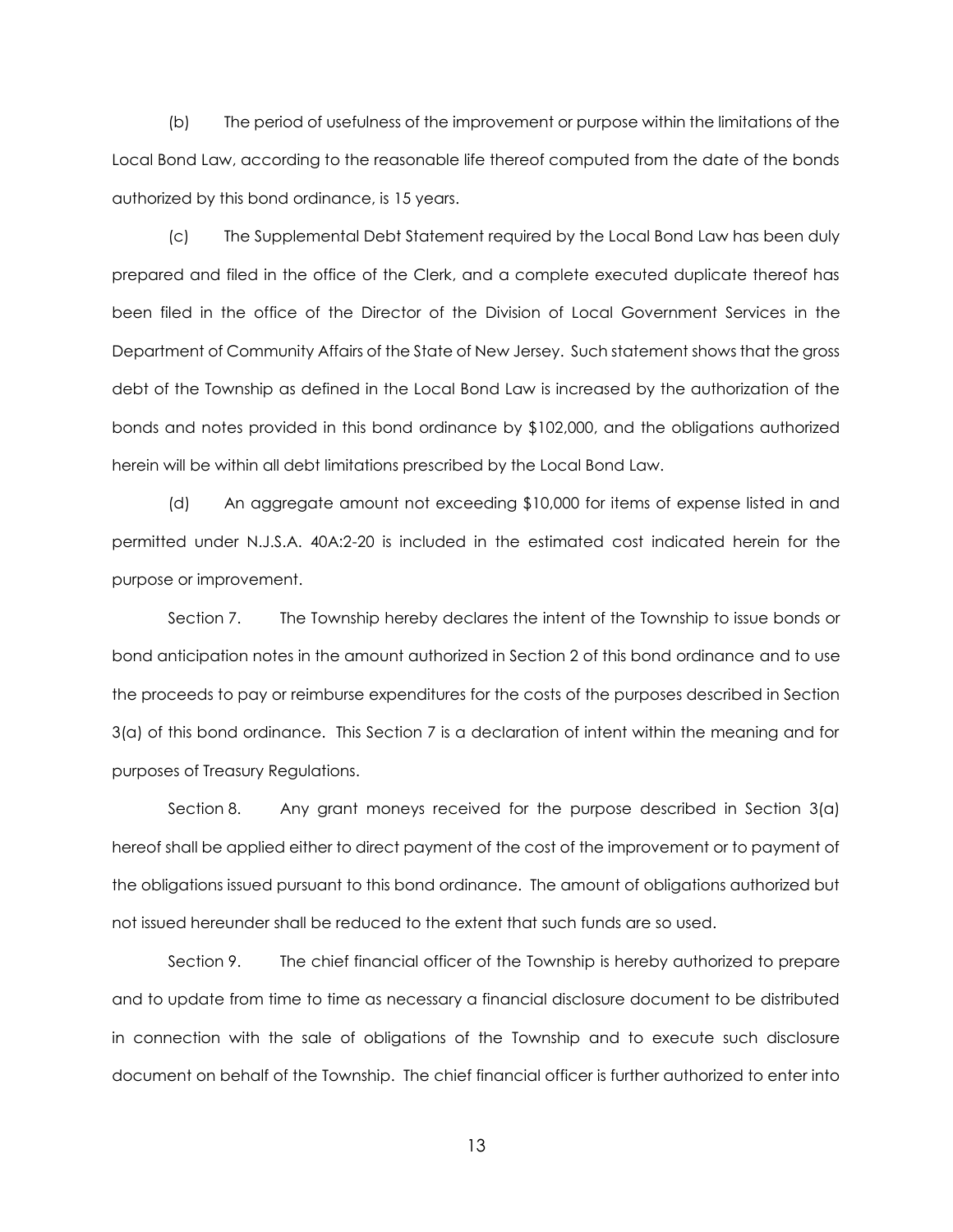the appropriate undertaking to provide secondary market disclosure on behalf of the Township pursuant to Rule 15c2-12 of the Securities and Exchange Commission (the "Rule") for the benefit of holders and beneficial owners of obligations of the Township and to amend such undertaking from time to time in connection with any change in law, or interpretation thereof, provided such undertaking is and continues to be, in the opinion of a nationally recognized bond counsel, consistent with the requirements of the Rule. In the event that the Township fails to comply with its undertaking, the Township shall not be liable for any monetary damages, and the remedy shall be limited to specific performance of the undertaking.

Section 10. The full faith and credit of the Township are hereby pledged to the punctual payment of the principal of and the interest on the obligations authorized by this bond ordinance. The obligations shall be direct, unlimited obligations of the Township, and the Township shall be obligated to levy *ad valorem* taxes upon all the taxable real property within the Township for the payment of the obligations and the interest thereon without limitation of rate or amount.

Section 11. This bond ordinance shall take effect 20 days after the first publication thereof after final adoption, as provided by the Local Bond Law.

## **APPROVAL OF MINUTES**

A Motion is in Order to approve the minutes of the October 12, 2017 Mayor and Committee Regular Meeting and October 16, 2017 Special Meeting.

Mr. Bassani stated Mr. Gaechter should be referenced as Deputy Mayor.

Motion was made by Mr. Gaechter and seconded by Mayor Bassani

Upon Roll Call:

Ayes: Bassani, Gaechter, Morris Nays: None Absent: None Abstain: None

## **OPEN PUBLIC SESSION**

Mayor Morris opened the meeting to the public.

Mr. William Gettler – 98 Gemmer Road, questioned if the Township Committee has looked at the Township Tax Maps specifically sheet 28.01 and shows that the roads in Clove Hill Manor are private roads. He questioned why the Engineer has this listed on the map as private roads, when your ordinance 2014-01 on January 30, 2014 the Township took the roads over. As of today, the County has no record of deeds being filed. Mr. Gettler provided a copy of his statement to the Municipal Clerk.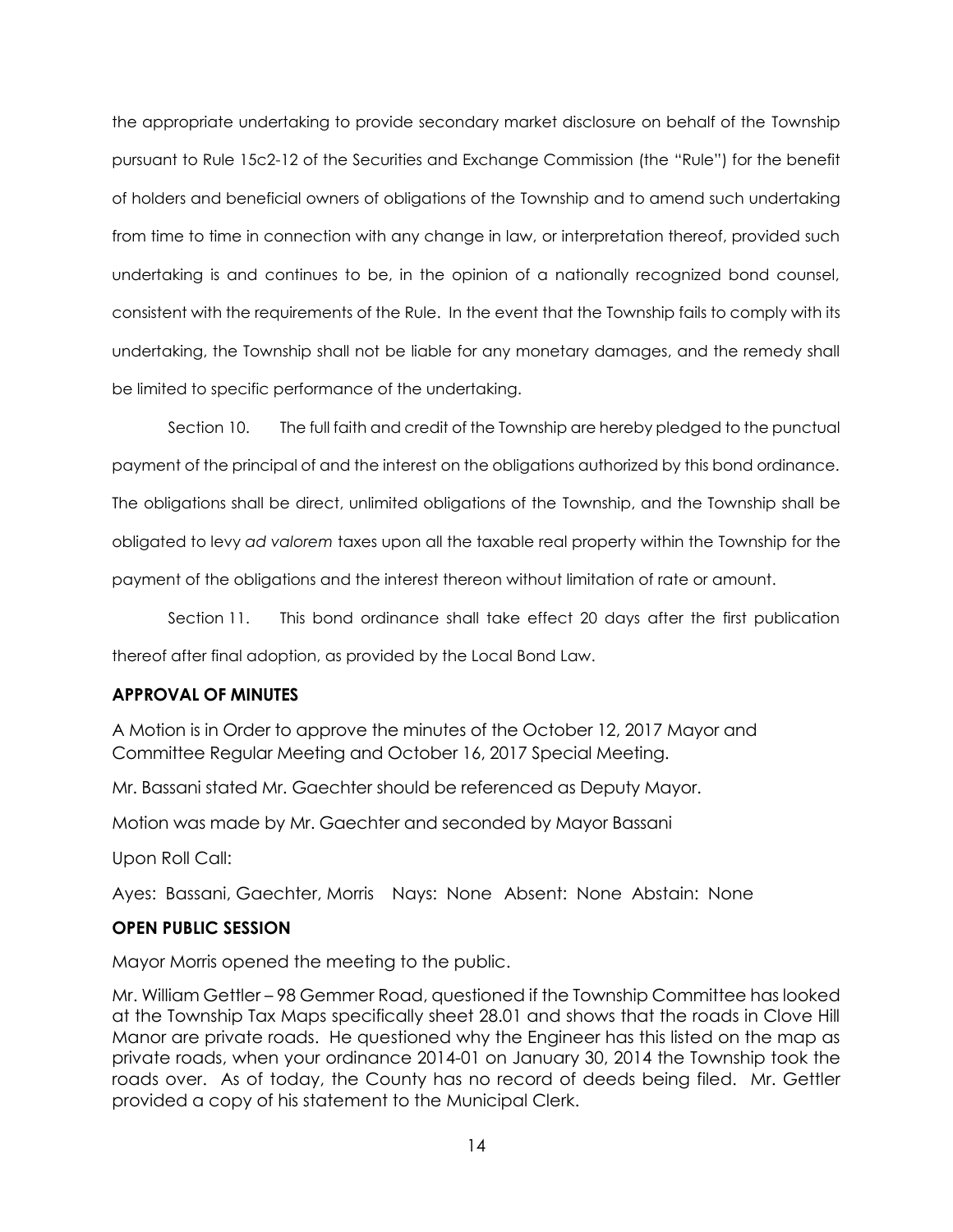Mrs. Melanie Latrenta – 19 Crest Road she is here representing the Lake Windsor Assocation. Mrs. Latrenta stated she is happy Mr. Maggio has withdrawn his application, but unfortunately the noise is still going on at the site and waiting for enforcement action. How does this get handled? Mr. Kienz stated that Mr. Stefanelli has been instructed to contact him directly. Mrs. Latrenta stated he is not in the municipal building every day is there someone else to contact. Mrs. Millikin advised to contact her.

Allison Hensley – 1 Cedar Street Newton she is here per Mrs. Millikin to ask that the mobile van for low cost vaccines, spay and neuter be here at municipal building. There is a 35 foot trailer and they need a source of water for the day. She is looking at the dates of either November 27<sup>th</sup> or November 28<sup>th</sup>. Begin at 7:00 a.m. and ending at 5:00 p.m. Mrs. Millikin suggested having the trailer in the side parking lot along the Municipal Building. She also recommended having this on a Tuesday as oppose to having this on a court day which is Monday. The Committee had no issue with this matter.

Mr. Michael Clark – 378 Route 284 and would like the Committee to consider setting up a limit for cell towers being located in Wantage. Mr. Clark stated within the 3 miles on Route 284 there are 4 towers. He is very concerned about another tower being located on this section of 284. Mayor Morris stated he wanted to thank the Sussex Fire Department for their assistance with removing the Christmas lights out of the tree at the Wantage School. Mr. Clark advised that the lights are at the fire house and will be brought over in the next week or so to the DPW.

Mrs. Kathy Gorman – Fernwood Road she stated the NJ League of Municipality is concerned regarding SALT (state and local tax) deduction. The recommendation is that members of congress should be reached out to on this matter. Mrs. Gorman also asked when the budget hearings will happen. Mrs. Millikin advised that the budget process is beginning the end of next week. A draft will be provided in January and hearings will begin the end of January, beginning of February. Mrs. Gorman questioned if these budget documents can be OPRA? Mrs. Millikin stated yes. Mrs. Gorman stated she is extremely interested in the Recreation Budget related to Lake Neepaulin.

There being no other public wishing to speak the public session was closed.

Mr. Bassani requested that a motion be made to approve the expenditure of \$10,000 for the Open Space Plan to be completed for the next 10 years. Mrs. Millikin advised the contract would be for Land Conservancy. Mr. Gaechter stated this would be contingent on the ballot question passing in a couple of weeks. Mr. Bassani stated yes.

Mayor Morris requested a motion for the expenditure of \$10,000 for an Open Space Plan. Motion made by Mr. Gaechter and seconded by Mr. Bassani

Upon Roll Call:

Aye: Bassani, Gaechter, Morris Nay: None Absent: None Abstain: None

Mayor Morris requested a Motion to adjourn made by Mr. Gaechter and seconded by Mr. Bassani.